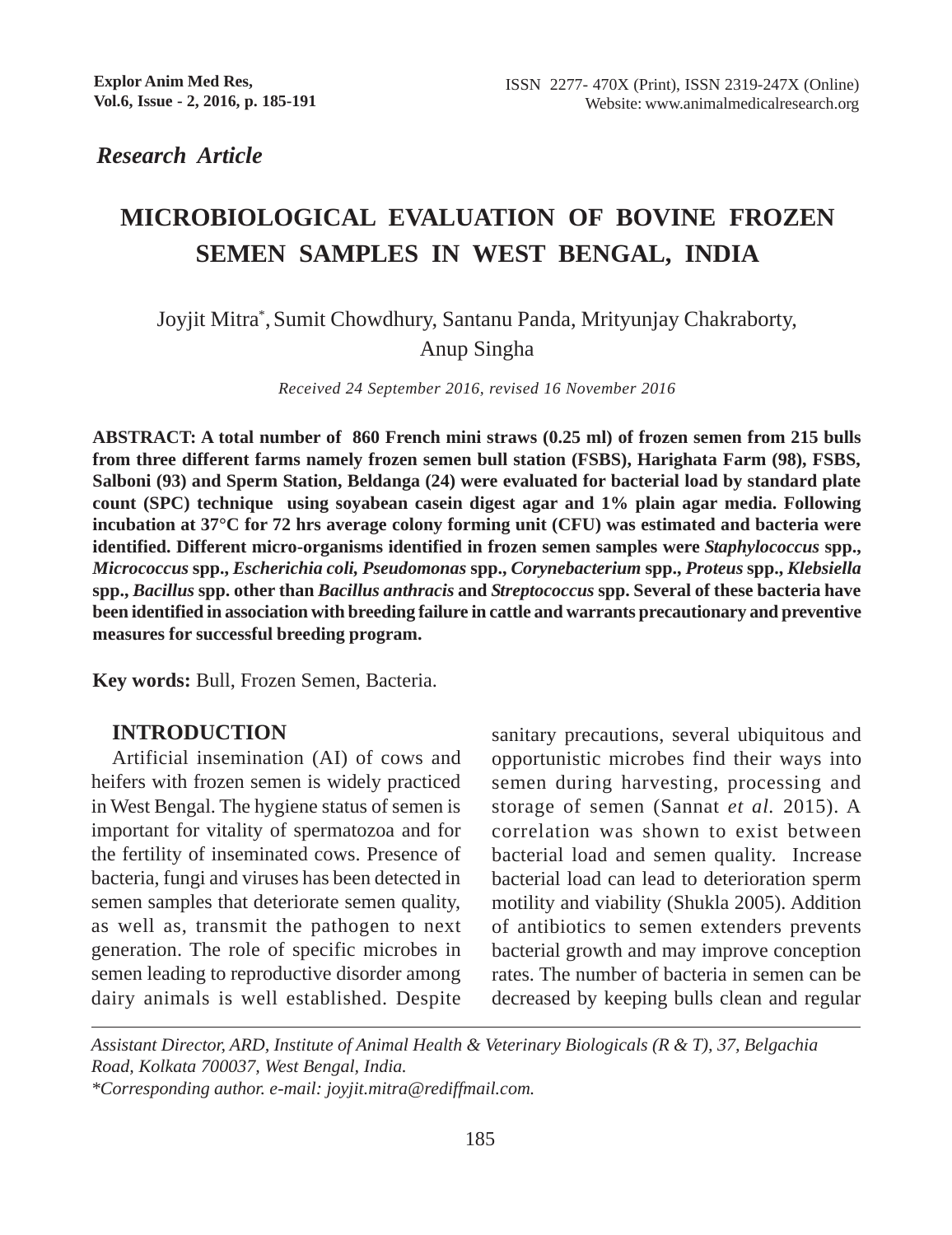rinsing of the preputial cavity (Thibier and Guerin 2000). Hence, in the present investigation, the qualitative and quantitative estimation of bacteria was conducted in frozen semen samples of bovine and buffalo bulls.

## **MATERIALS AND METHODS Source of samples**

A total of 860 numbers of frozen semen straw (FSS) samples from 215 bulls were collected from three different frozen semen bull stations (FSBS) of West Bengal, namely, FSBS, Haringhata Farm (98 bulls), FSBS, Salboni (93 bulls) and Sperm Station, Beldanga (24 bulls). In this study, four straws were collected for each bull in four different quarters in 2014. The study was conducted as per OIE protocol at Infectious Abortion Scheme Laboratory (IAS lab) and Research Laboratory for Bacterial Diseases (RLBD), Institute of Animal Health & Veterinary Biologicals (R&T), Kolkata.

#### **Estimation of Microbial load**

Two media, namely, soyabean casein digest agar media (SCDA) (Hi-media) and 1% plain agar media (Hi-media) were used for bacterial enumeration in semen samples. Four numbers of frozen semen straws for each ejaculate were thawed and pooled to 1ml in sterile microcentrifuge tube and marked according to the identification number of the bull. Ten fold serial dilutions  $(10^{-1}, 10^{-2}, 10^{-3})$  of the semen samples were prepared in dilution media containing 10g peptone, 5g NaCl, 9g Na<sub>2</sub>HPO<sub>4</sub>, 1.5g KH<sub>2</sub>PO<sub>4</sub>, 1000 ml distilled water. For each pooled and diluted semen three petri plates were inoculated with each diluted semen  $(10^{-3})$ ; one plate remained as negative control in which only dilution media (1ml) was plated. Ten milliliter of SCDA containing 5% fetal bovine serum (Hi-media) was plated and solidified for 1 hr. Then 5 ml of 1% plain agar media was poured into preformed SCDA plate and kept for 1 hr for drying. The inoculated plates were incubated at 37°C for 72 hrs when number of colonies in each plate was estimated, averaged for three plates for each and multiplied by dilution factor (103 ) to get colony forming unit (CFU)/ml of semen sample [CFU/ml={(P1+P2+P3)/  $3\}x10<sup>3</sup>$ ]. When CFU/ml of frozen semen was <5000 then that semen was considered satisfactory and used for Artificial Insemination. When CFU/ml of frozen semen was = 5000 then semen sample was considered unsatisfactory and that semen should be discarded.

## **Bacterial identification**

Colonies with different morphologies were picked up from each plate for bacterial identification. The pure bacterial isolates were obtained after repeated subculture and identification of the isolates were done by morphological, cultural and biochemical characterization as per standard protocol (Patel *et al*. 2011). The biochemical tests that were performed for tentative identification were Methyl Red test, Voges- Proskauer test, lead acetate paper strip test, urea hydrolysis, nitrate reduction, indole formation, citrate utilization, oxidase and catalase production. However, these conventional biochemical tests were not performed in case of *Corynebacterium* spp. and *Streptococcus* spp. Catalase test was performed for initial differentiation of *Streptococcus* from *Staphylococcus*. Subsequently, haemolytic pattern on sheep blood agar was considered for differentiation between alpha-haemolytic and beta-haemolytic strain of *Streptococcus*. Some fungal colonies were also isolated from the semen samples by culturing on Saboraud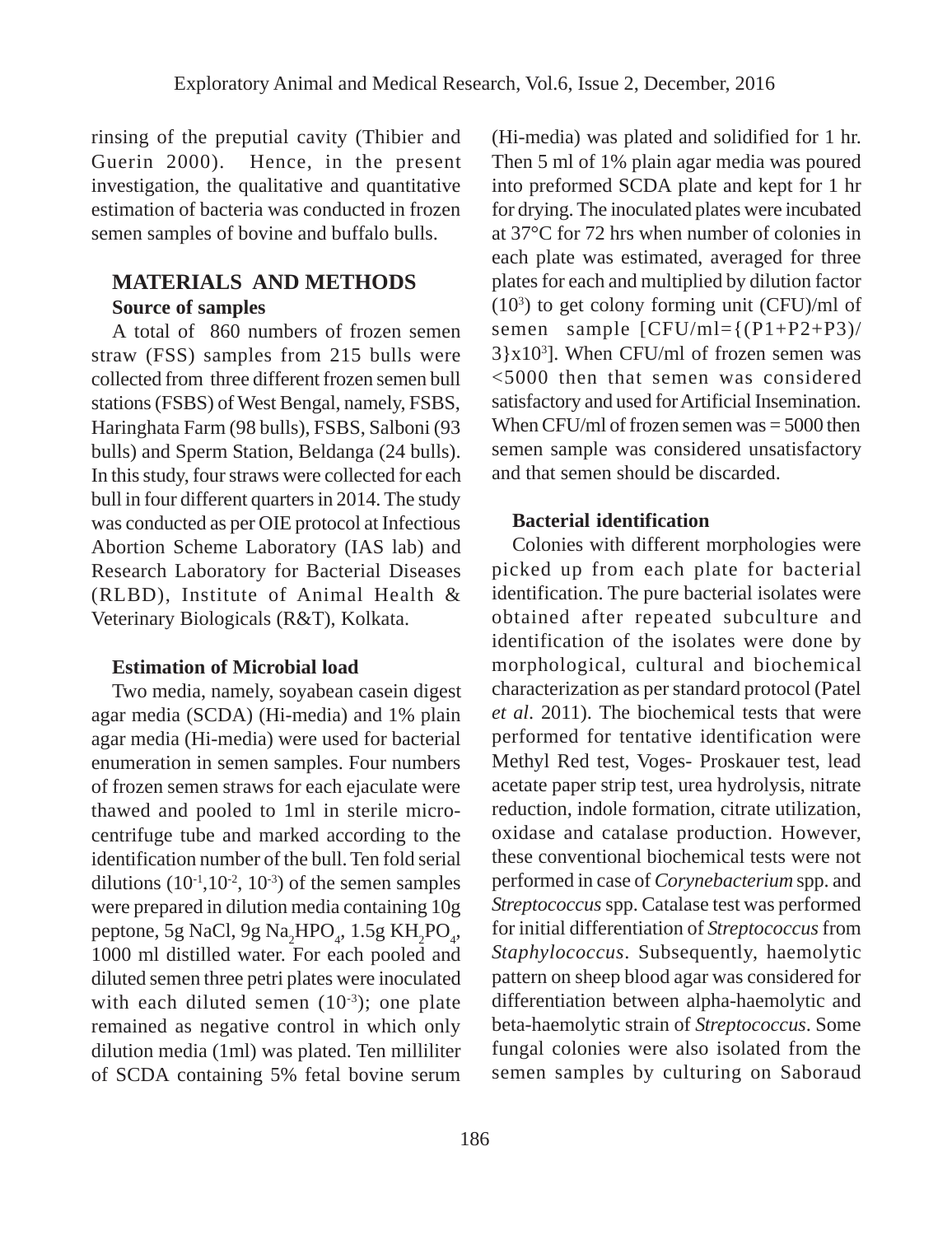

**Fig. 1. Morphology and colonial character of different bacterial isolates from frozen semen.** [Culture plates showing growth of fungus (A), morphology of *Pseudomonas aeruginosa* under microscope (B), colony of *Pseudomonas aeruginosa* (C), morphology of *Bacillus* spp. (Anthracoid) (D), colony of *E. coli* on EMB agar (E), colony of *Staphylococcus spp* on Blood Agar (F)].

Dextrose Agar and morphological characterization after staining with lactophenol cotton blue stain was done.

## **RESULTS AND DISCUSSION**

The average bacterial load in frozen semen straw (FSS) from 215 cattle bulls are presented in Table 1. A total of 23 pooled samples (Haringhata - 11, Salboni - 9 and Beldanga-3; 23x4=92 straws) (10.69%) showed bacterial load of more than 5000 CFU/ml and were considered unsatisfactory for artificial insemination (Table 2). The study revealed that 42 (20%) of the frozen semen samples were contaminated either with different bacteria or fungi, which are in agreement with the result of Najee *et al.* (2012) in imported bulls. Abro *et al.* (2009) isolated and characterized 7 different pathogenic bacteria from 100 frozen semen samples of cattle. The higher level of bacterial contamination may be due to nonaseptic condition during semen collection, processing or resistance to antibiotic used in the extender. All the 23 (10.69%) positive samples were contaminated with both Gram negative and Gram positive bacteria (Fig.1).

Bacterial contaminants in semen have survived at -196°C in liquid nitrogen. Wide variations in number of colony forming unit (CFU) per ml of frozen semen were obtained in the present study (Table 2), which was in agreement with Ahmed *et al.,* (2001) and Shukla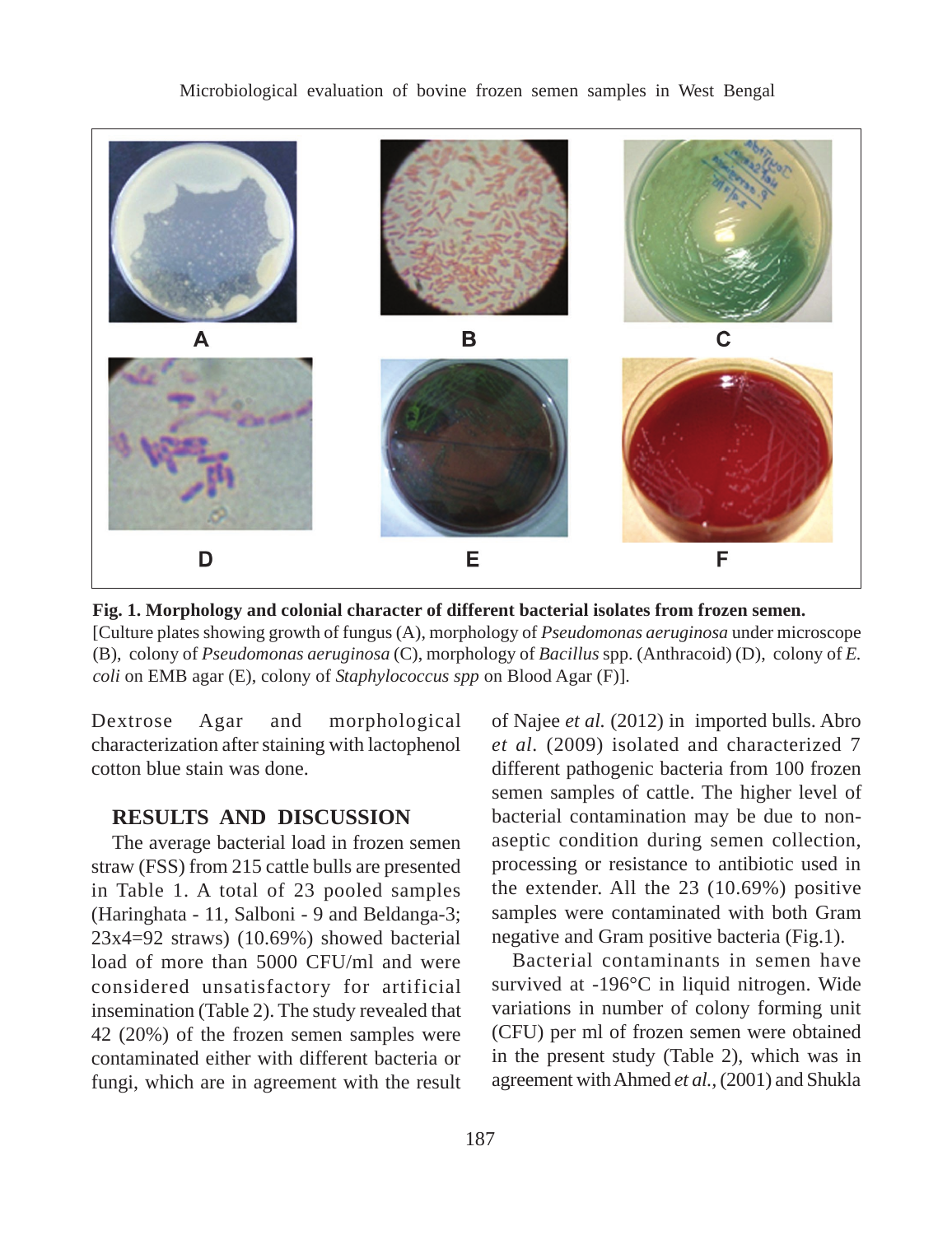| Sl.No. | No. of sample | CFU/ml | <b>REMARKS</b> |
|--------|---------------|--------|----------------|
|        |               | >5000  | Unsatisfactory |
|        | .92           | 5000   | Satisfactory   |

**Table 1. Microbiological quality of frozen semen straws.**

**Table 2. CFU count for microbiological quality assessment in frozen semen straw.**

| SL. No.                    | <b>No. of Sample</b> | CFU/ml                                | <b>Remarks</b> |
|----------------------------|----------------------|---------------------------------------|----------------|
|                            |                      | $21X10^3$                             | Unsatisfactory |
| 2                          | 3                    | 17 X10 <sup>3</sup>                   | Unsatisfactory |
| 3                          | 5                    | 14 X10 <sup>3</sup><br>Unsatisfactory |                |
| $\overline{4}$             | 6                    | 12 X10 <sup>3</sup>                   | Unsatisfactory |
| 5                          | 8                    | 10 X10 <sup>3</sup>                   | Unsatisfactory |
| 6                          | 11                   | $4 \times 10^3$                       | Satisfactory   |
| 7                          | 19                   | 3 X10 <sup>3</sup>                    | Satisfactory   |
| 8                          | 26                   | 2 X10 <sup>3</sup>                    | Satisfactory   |
| 9                          | 32                   | 1 X10 <sup>3</sup>                    | Satisfactory   |
| 10                         | 104                  | No Colony                             | Satisfactory   |
| Total number<br>of samples | 215                  |                                       |                |

**Table 3. Bio-chemical properties of isolated bacterial species.**

| <b>SI. No.</b> | <b>VP</b> | <b>CU</b> | LA     | UH  | <b>NR</b> | I      | <b>MR</b> | <b>CAT</b> | OXI-<br><b>DASE</b> | <b>Confirmation of</b><br>bacterial isolates |
|----------------|-----------|-----------|--------|-----|-----------|--------|-----------|------------|---------------------|----------------------------------------------|
|                | $^{+}$    | $+$       |        | 土   | $+$       | ۰      | $\ddot{}$ | $+$        | ۰                   | Staphylococcus spp.                          |
| $\mathfrak{D}$ |           | $^{+}$    |        |     | $^{+}$    |        |           | $^{+}$     | $+$                 | Pseudomonas aeruginosa                       |
| 3              |           |           |        |     |           |        |           | $^{+}$     | $+$                 | Micrococcus spp.                             |
| 4              |           |           |        |     | $^{+}$    | $^{+}$ |           | $^{+}$     | ۰                   | E.coli                                       |
|                |           | ٠         | $^{+}$ | $+$ | $^{+}$    | $\pm$  |           | $^{+}$     | ۰                   | Proteus spp.                                 |
| 6              |           |           |        | $+$ | $^{+}$    |        |           | $^{+}$     | ۰                   | Corynebacterium spp.                         |
|                | $^{+}$    | $^{+}$    |        | $+$ | $^{+}$    |        |           | $^{+}$     | -                   | Klebsiella spp.                              |
| 8              |           |           |        |     |           |        |           |            |                     | Anthacoids                                   |
| 9              |           |           |        |     |           |        |           |            |                     | Streptococcus spp.                           |

(2005). In five semen samples fungal colony, characteristic *Aspergillus niger* was detected. On basis of colonial morphology and

biochemical properties isolates were tentatively identified as *Staphylococcus* (11 samples), *Micrococcus* (2 samples), *Corynebacterium*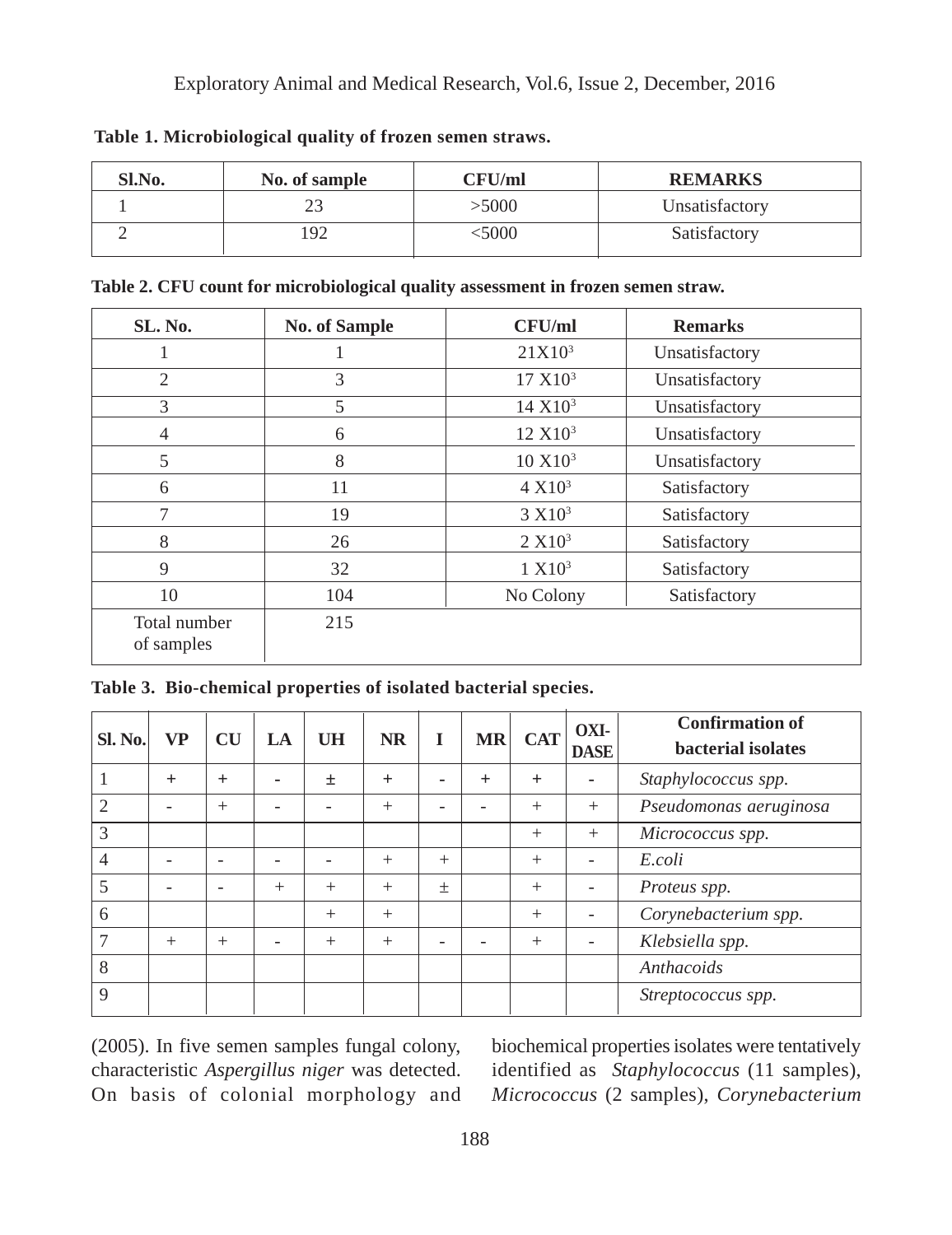Microbiological evaluation of bovine frozen semen samples in West Bengal

| SL.<br>No.     | No. of<br>samples | <b>Gram Staining</b><br>reaction                                       | <b>Growth on special</b><br>media                                                        | <b>Haemolysis</b><br>pattern | <b>Tentative</b><br>bacterial<br>identification |
|----------------|-------------------|------------------------------------------------------------------------|------------------------------------------------------------------------------------------|------------------------------|-------------------------------------------------|
| $\mathbf{1}$   | 11                | <b>Gram Positive</b><br>cocci                                          | Small red colony on<br><b>MSA</b>                                                        | Non-haemolytic               | Staphylococcus<br>spp.                          |
| $\overline{2}$ | $\overline{4}$    | Gram Negative<br>bacilli                                               | Greenish blue<br>pigment on nutrient<br>agar and growth on<br>2% Dettol Nutrient<br>Agar | Non-haemolytic               | Pseudomonas<br>aeruginosa                       |
| 3              | $\overline{2}$    | <b>Gram Positive</b><br>cocci, arranged in<br>tetrad                   | Blood agar                                                                               | Non-haemolytic               | Micrococcus spp.                                |
| $\overline{4}$ | $\overline{3}$    | <b>Gram Negative</b><br>slender rods                                   | Metallic sheen on<br><b>EMBA</b>                                                         | Non-haemolytic               | E. coli                                         |
| 5              | 5                 | Gram negative<br>slender rods                                          | <b>Black centred colony</b><br>found on XLD agar                                         | Non-haemolytic               | Proteus spp.                                    |
| 6              | 1                 | Gram positive<br>small rods with<br>Chinese letter like<br>arrangement | Blood agar                                                                               | Non-haemolytic               | Corynebacterium<br>spp.                         |
| $\tau$         | $\overline{c}$    | Gram negative<br>slender rods                                          | Lactose fermenting<br>colony on Mac<br>Conkey agar                                       | Non-haemolytic               | Klebsiella spp.                                 |
| 8              | 13                | <b>Gram Positive</b><br>large rods                                     | No growth on Mac<br>Conkey agar                                                          | Beta-<br>haemolytic          | Anthracoid                                      |
| 9              | $\mathfrak{2}$    | <b>Gram Positive rods</b><br>with chained<br>appearance                | Blood agar                                                                               | Beta-<br>haemolytic          | Streptococcus spp.                              |

 **Table 4. Cultural characteristics and tentative identification of bacteria isolated from frozen semen samples.**

(1 sample), *Pseudomonas* (4 samples), *Proteus* (5 samples), *Escherichia* (3 samples), *Klebsiella* (2 samples), *Streptococcus* spp. (2 samples), *Bacillus* spp. other than *Bacillus anthracis* (13 samples) (Table 3 and Table 4). These organisms have been reported to be predominant among semen microbes. Among the identified bacteria, *Bacillus cereus*

(Andersson *et al.* 2004), *B. licheniformis* (Cabell 2007), Micrococci (Abro *et al.* 2015), *Pseudomonas* (Smole *et al.* 2010), *Streptococci* and C*orynebacterium* have been associated with bovine abortion while *Klebsiella pneumoniae* infection leads to repeat breeding problem and *Staphylococcus aureus* affects metabolic activities of spermatozoa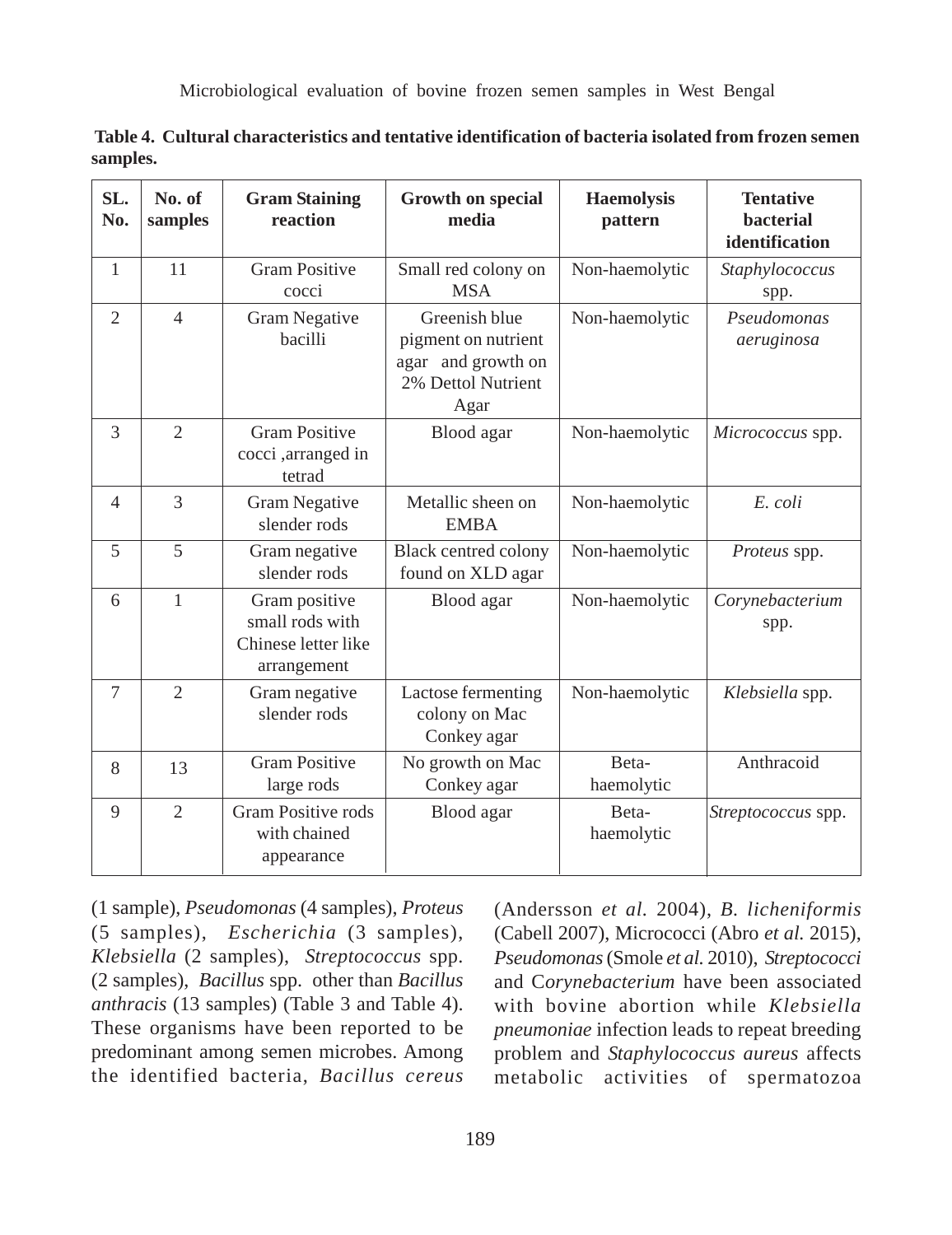(Meyer *et al*. 1980). The recovery of *Proteus* sp. was in agreement with the report of Rahman *et al*. (1983) and recovery of *Bacillus* spp. other than *Bacillus anthracis* was corroborate with the findings of Gangadhar *et al*. (1986). The presence of these bacteria is significant as they may compete with spermatozoa for nutrition; alter the physiological behavior of the female reproductive tract leading to failure of fertilization, early embryonic death, abortion and/or repeat breeding. Bacteria produce reactive oxygen species (ROS) in contaminated semen which impair sperm function and reduces its fertilization potential (Morrell 2006). Due to very small sperm cell cytoplasm, the cytosolic anti-oxidants are not enough to counteract with this ROS (Drevius 1970). Sperm motility is significantly affected by bacteria by its adherence to spermatozoa (Diemer *et al.* 1996). Sometimes, microbes can interact with acrosome directly or react through production of toxin (Morrell 2006). It is documented that bacteria in the semen are controlled by using antibiotics in freezing diluents. Conventionally, benzyl penicillin (1000 IU /ml) and streptomycin sulphate (1000mg/ml) alone or in combination, chloramphenicol and sulphonamide, are usually added to the semen extender (Akhter *et al.* 2008). Toxic or deleterious effects of antibiotics on spermatozoa may be evaluated for their use in cryopreservation of bovine semen.

## **CONCLUSION**

The present study estimated presence of different bacteria in frozen semen samples in spite of adding different combination of antibiotics in semen extender during processing. Further works are required to examine antibiotic resistance of the isolates and to find safe and

better effective antibiotic to be added to semen during preservation. Further, stringent hygienic measures are also required before as well as during semen collection and processing.

## **ACKNOWLEDGEMENT**

Authors are thankful to the Director of Animal Husbandry and Veterinary Services, Govt. of West Bengal, Additional Director (Health), ARD and the Joint Director, Institute of Animal Health And Veterinary Biologicals (R&T), Kolkata for giving permission and providing instrument facilities for this work.

### **REFERENCES**

Abro SH , Abro R , Tunio M , Rind R, Bughio S (2015) Evidence of bacterial contamination in the frozen bovine semen. Pak J Agri Agril Engg Vet Sci 31(1): 102-108

Abro SH, Wagam R, Tunio MT, Kamboh AA Munir M (2009) Biochemical activities of bacterial species isolated from the frozen semen of cattle. J Agri Social Sci 5(4): 109-113.

Ahmed K, Kumar AA, Mohan G (2001) Bacterial flora of preputial washing and semen of Murrah buffalo bulls and then antibiotic sensitivity pattern. Ind J Com Microbiol Immunio Infect Disease 22: 63-64.

Akhter S, Ansari MS, Andrabi SMH, Ullah NQ, Qayyum M (2008) Effect of antibiotic in extender on bacterial and spermatozoal quality of cooled buffalo(Bubalus bubalis) bull semen. Reprod Domest Anim 43: 272-278.

Andersson MA, Jääskeläinen EL, Shaheen R, Pirhonen T, Wijnands LM, Salkinoja-Salonen MS (2004) Sperm bioassay for rapid detection of cereulide-producing Bacillus cereus in food and